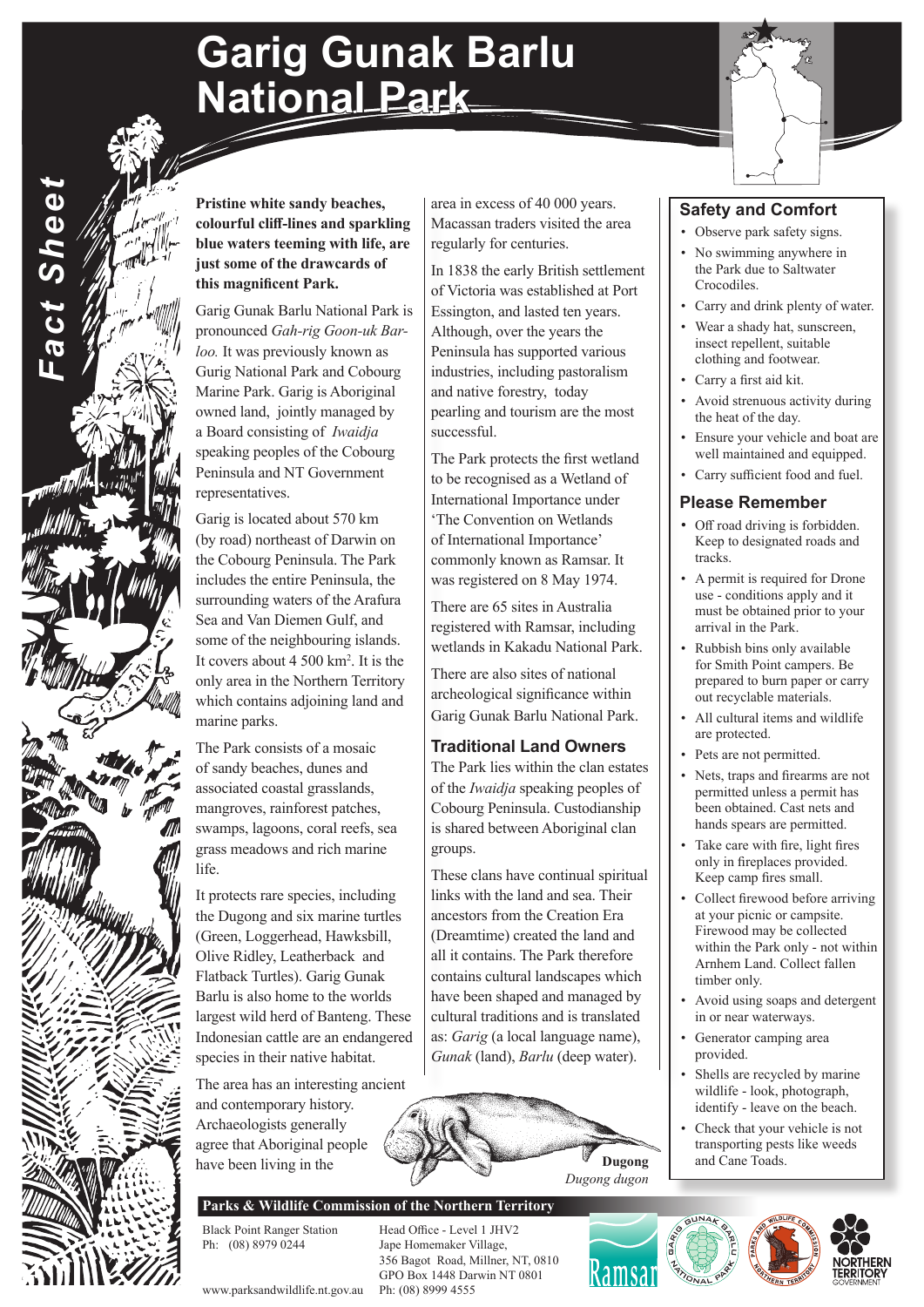**Access by Road** - is via an unsealed road (4WD only) through Arnhem Land. The roads are only open in the dry season (May - October), depending on the rains. Roads can be closed for ceremonial reasons with little notice. If you are driving, there are several things to remember:

- Caravans and motor bikes are not permitted. Off road vans are permitted but at your own risk.
- There is no mechanical service in the Park.
- Permits do not allow for stops between the East Alligator River (Cahills Crossing) and the Park boundary.
- Alcohol may be carried but not consumed while travelling through Arnhem Land to Garig Gunak Barlu National Park
- Check tide charts before setting out. The tides at Cahills Crossing are about six hours later than Darwin tides. Some tides may prevent you crossing the river.
- The roads are narrow, dusty and

corrugated with blind corners and dangerous bends. Beware of oncoming traffic. Drive slowly, with extreme care, especially between Murgenella and Black Point.

**By Air Charter** - there is an airstrip at Smith Point, 2 km from the campground and 5 km from Black Point. There is no public transport within the Park.

**By Sea** - the Park is two days sailing from Darwin (150 nautical miles). The best time to visit is between August and October when moderating east to southeast winds prevail. Cyclones can occur between November and April. There are coral reefs and scenic anchorage for all types of boats. Do not anchor on coral reefs.

**Fuel -** fuel may be purchased at Jabiru during normal business hours. No fuel is available at Murgenella or in the Park. Visitors need to carry

sufficient fuel for their return journey from Jabiru, as well as fuel to cover recreational activities within the park. Please consider your vehicle's fuel capacity and consumption according to the following:

| Darwin - Jabiru                             | 250km |
|---------------------------------------------|-------|
| Jabiru - East Alligator                     | 40km  |
| East Alligator - Murgenella (Wauk) turn off | 40km  |
| Murgenella turn off - Murgenella            | 95km  |
| Murgenella - Black Point Ranger Station     | 135km |
| Darwin - Black Point Ranger Station (total) | 560km |

#### **What to Bring**

Come well equipped with food, water, first-aid kit, tool kit, spare tyres and vehicle parts and shade awning, fishing gear, camera and binoculars. A boat is handy too.



Limited bore water is available. Bring as much water as you can into the Park.



 $\mathbb{S}^6$  Use silent pack generators (65 decibel at 7m). Turn off by 9 pm.



### **Getting There**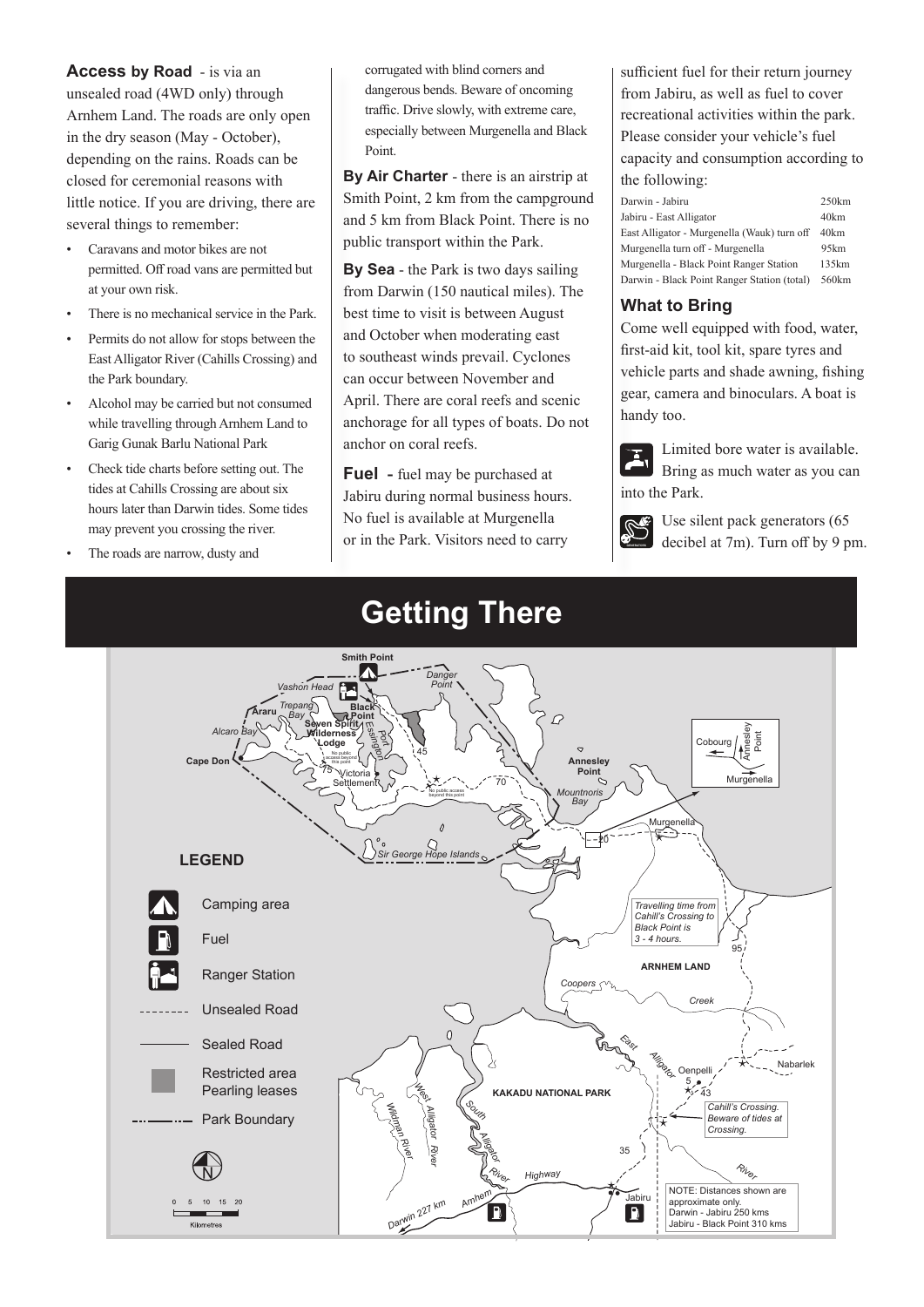#### **What to See and Do**

Walking tracks, photography, beachcombing, boating, fishing, bird watching, exploring Victoria Settlement, self-drive vehicle tours and safari hunting with licensed operators.

**Black Point Cultural Centre** - features a display of the Aboriginal, Macassan and European histories of the area. The Ranger Station is located here. *Note: there is no mobile reception in the Park - a public phone is located at* 

#### *the Cultural Centre, but it only accepts Telstra phone cards.*



**Wetland Walk** - this walk takes you around a small freshwater wetland. Starts near the  $\bullet$ Ranger Station.

#### **Distance**: 1.5 km **Time**: 1.5 hrs.

**Scenic Views** - beautiful remote coastlines with sandy beaches, and clear blue seas. Check which beaches are accessible by car or boat at the Ranger Station. *Note: Sandy Islands I and II are Conservation Areas and are NOT* 

#### *ACCESSIBLE or to be approached within 500 m.*

**Victoria Settlement**  mh ruins of an early northern Australian settlement. Access by boat or commercial tour. You are required to notify Rangers if you intend to visit.

**Camping** - is only permitted within the designated camping areas at Smith Point. Facilities include showers, composting toilets, BBQs and tables. No powered sites are available.

### **Visitor Access**